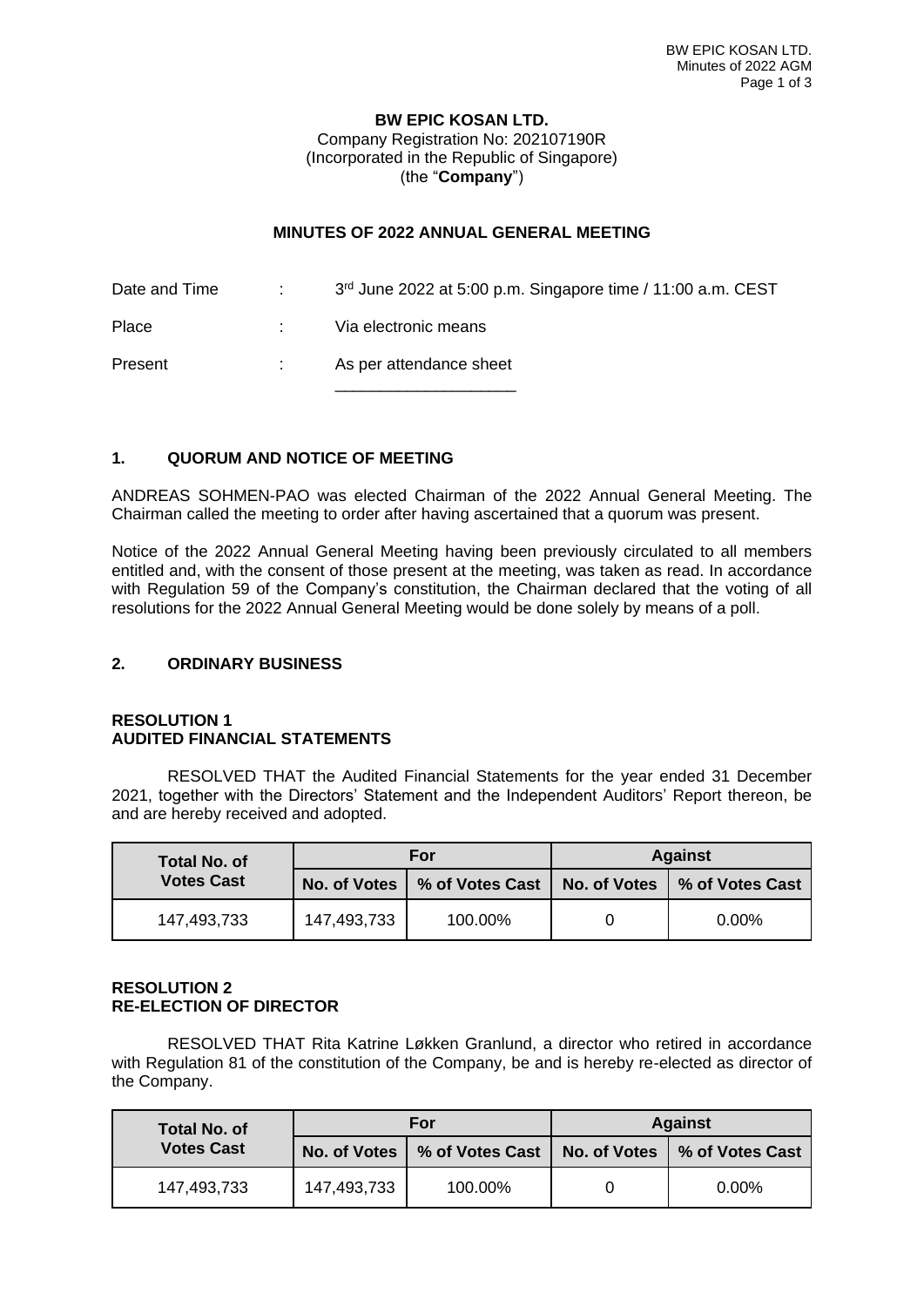## **RESOLUTION 3 RE-ELECTION OF DIRECTOR**

RESOLVED THAT Panaghis Nicholas Fotis Lykiardopulo, a director who retired by rotation in accordance with Regulation 77 of the constitution of the Company, be and is hereby re-elected as director of the Company

| Total No. of<br><b>Votes Cast</b> | For         |                                                                 | <b>Against</b> |          |
|-----------------------------------|-------------|-----------------------------------------------------------------|----------------|----------|
|                                   |             | No. of Votes   % of Votes Cast   No. of Votes   % of Votes Cast |                |          |
| 147,493,733                       | 147,493,733 | 100.00%                                                         |                | $0.00\%$ |

#### **RESOLUTION 4 RE-ELECTION OF DIRECTOR**

RESOLVED THAT Esben Sofren Poulsson, a director who retired by rotation in accordance with Regulation 77 of the constitution of the Company, be and is hereby re-elected as director of the Company.

| Total No. of<br><b>Votes Cast</b> | For         |                                | <b>Against</b> |                                |
|-----------------------------------|-------------|--------------------------------|----------------|--------------------------------|
|                                   |             | No. of Votes   % of Votes Cast |                | No. of Votes   % of Votes Cast |
| 147,493,733                       | 147,493,733 | 100.00%                        |                | $0.00\%$                       |

## **RESOLUTION 5 DIRECTORS' FEES**

RESOLVED THAT the Directors' Fees be paid quarterly in arrear for the period from the 2022 Annual General Meeting to the 2023 Annual General Meeting as follows:

| Chairman/Members of the Board      | ٠                        | USD 50,000 per annum |
|------------------------------------|--------------------------|----------------------|
| <b>Chairman of Audit Committee</b> | ٠                        | USD 10,000 per annum |
| Member of Audit Committee          | $\overline{\phantom{a}}$ | USD 5,000 per annum  |

| Total No. of<br><b>Votes Cast</b> | For          |                   | <b>Against</b> |                                |
|-----------------------------------|--------------|-------------------|----------------|--------------------------------|
|                                   | No. of Votes | │ % of Votes Cast |                | No. of Votes   % of Votes Cast |
| 147,493,733                       | 147,493,733  | 100.00%           |                | $0.00\%$                       |

## **RESOLUTION 6 RE-APPOINTMENT OF AUDITORS**

RESOLVED THAT KPMG LLP be and is hereby re-appointed as Auditors of the Company until the conclusion of the next annual general meeting and the Directors be and are hereby authorized to determine the Auditors' remuneration.

| <b>Total No. of</b><br><b>Votes Cast</b> | <b>For</b>   |                 | <b>Against</b> |                 |
|------------------------------------------|--------------|-----------------|----------------|-----------------|
|                                          | No. of Votes | % of Votes Cast | No. of Votes   | % of Votes Cast |
| 147,493,733                              | 147,493,733  | 100.00%         |                | $0.00\%$        |